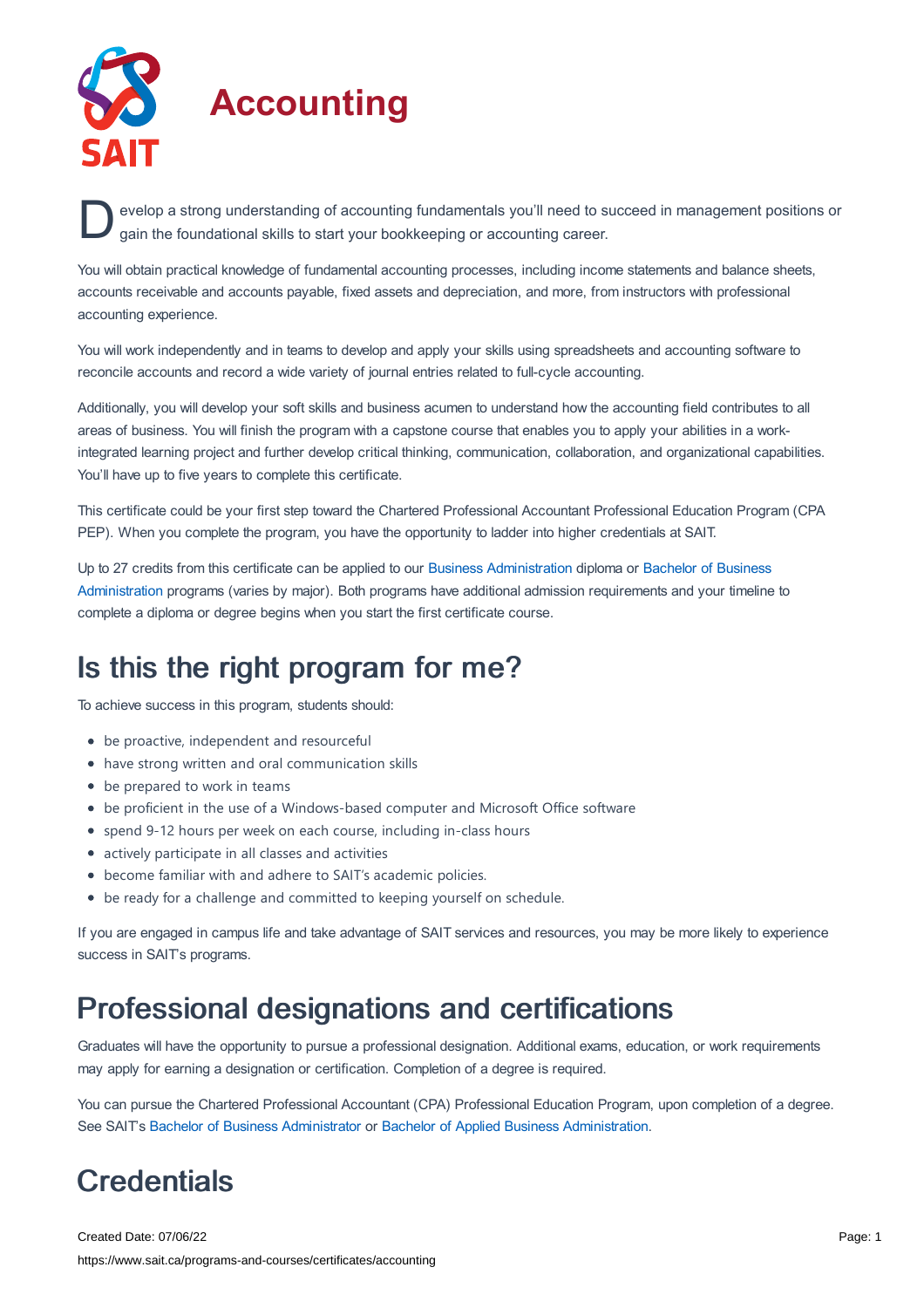After successfully completing this program, graduates will receive a SAIT Accounting certificate.

# Admission requirements

## Admission dates

Applications are accepted until the program start date but are subject to change.

- **Fall 2022 start:** applications opened on Oct. 6, 2021.
- **Winter 2023 start:** applications opened on March 30, 2022.
- **Spring 2023 start:** applications opened on June 13, 2022.

## Program requirements

Completion of the following courses or equivalents:

- At least 50% in Math 30-1 or Math 30-2 or Pure Math 30, or
- At least 60% in Applied Math 30 or
- At least 50% in SAIT BMAT 230 Business Mathematics

All applicants to SAIT must demonstrate English language [proficiency](https://www.sait.ca/admissions/before-you-apply/english-proficiency) prior to admission, including students educated in Canada.

A combination of education and experience will be considered upon approval from the Academic Chair

SAIT accepts high school course [equivalents](https://www.sait.ca/admissions/before-you-apply/high-school-course-equivalencies) for admission. If you don't meet the requirements, consider Academic [Upgrading.](https://www.sait.ca/programs-and-courses/academic-upgrading)

SAIT evaluates international documents for admissions. After you've applied, consider our [international](https://www.sait.ca/admissions/after-you-apply/international-document-assessment) document assessment service if your education is from outside of Canada.

## Direct entry: four-step process

**Step 1:** Read the program information to see the qualities needed for student success.

**Step 2:** Ensure that you meet all of the admission requirements listed above.

**Step 3:** [Apply](https://www.sait.ca/admissions/apply) to Accounting and submit your transcripts and/or [anticipated](https://www.sait.ca/admissions/after-you-apply/transcripts-and-supporting-documents) final grades.

Admission will be extended on a first-qualified, first-offered basis until the program is full.

**Step 4:** Find out how to monitor your application status after you [apply](https://www.sait.ca/admissions/after-you-apply/tracking-your-application).

# Communication during admission

Email is the primary source of communication during the selection process. Ensure your personal email account is managed appropriately to receive our emails, files and communications. We recommend you add the [business.advising@sait.ca](https://sait.camailto:business.advising@sait.ca) domain to your safe senders' list or you risk missing critical email messages.

# Costs 2022/23

## Domestic tuition and fees

Cost per credit: \$189